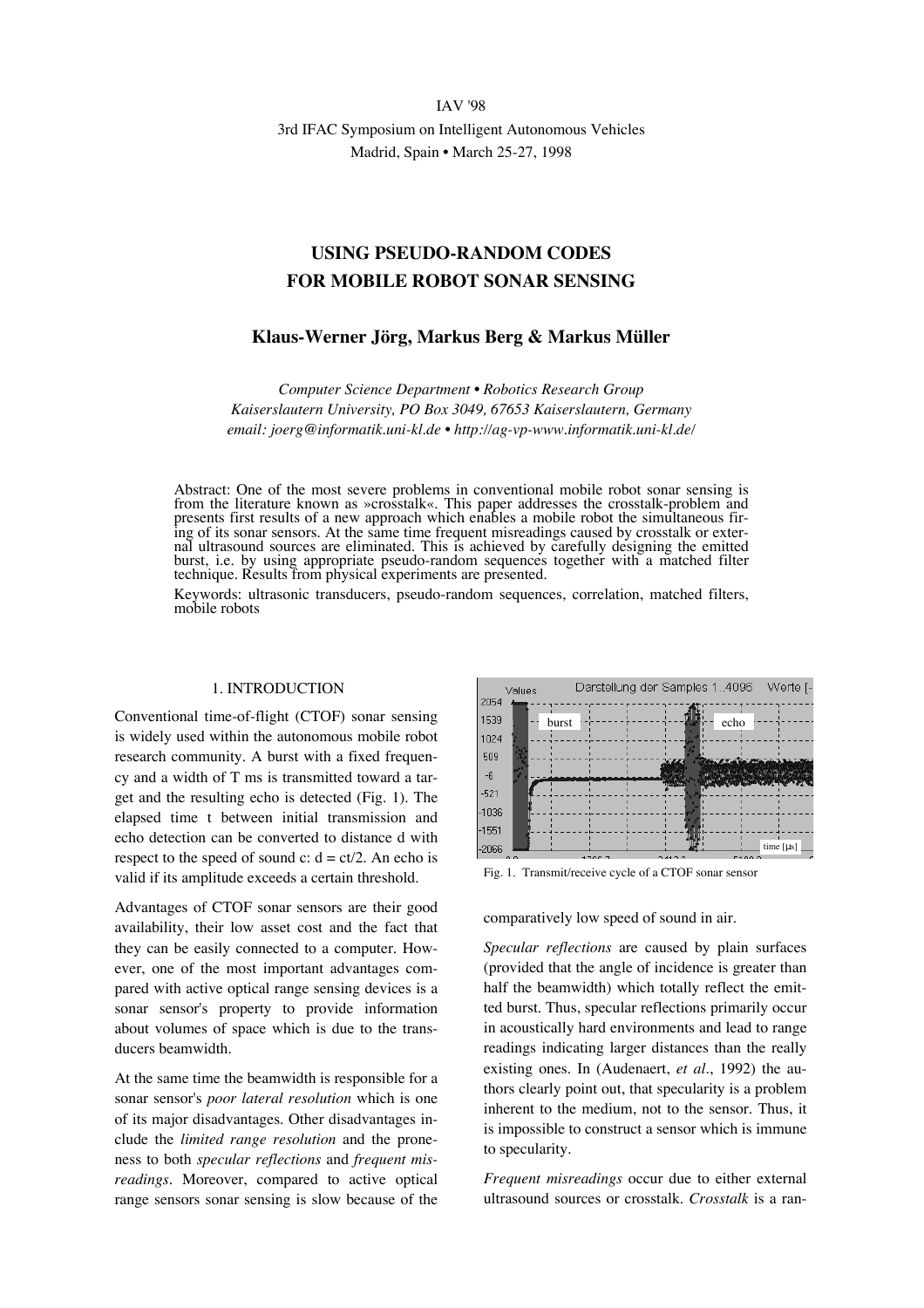dom error which originates from the use of multiple sonar sensors on a mobile robot and applying a fast firing strategy such as scheduled firing. Depending on the environmental conditions the sonars will mutually influence each other leading to range readings which are generally smaller than the real distances. According to our experience, crosstalk is one of the most crucial problems in mobile robot sonar sensing. If the sonars are for example used to perform collision avoidance it is likely that crosstalk causes the robot to perform a meander-shaped trajectory while avoiding physically not existing obstacles.

This paper primarily addresses the crosstalk-problem and presents promising experimental results of a new approach (Jörg and Berg, 1996) which totally eliminates misreadings caused by external ultrasound sources or crosstalk. This is achieved although the sonars are operated simultaneously. At the same time, our approach comes along with an increased range resolution and serves as a basis to perform triangulation in order to overcome the poor lateral resolution. The approach utilizes mechanisms which are well known from existing radar techniques.

The rest of this paper is organized as follows. The next paragraph presents a brief survey of related work in sonar sensing. Thereafter, paragraph three makes some fundamental remarks on radar basics while paragraph four presents the key-idea of our approach. Paragraph five describes our experimental platform while paragraph six presents results from physical experiments. Finally, paragraph seven describes our future plans together with some concluding remarks.

#### 2. RELATED WORK

In the literature a multitude of papers may be found addressing the problems described above in the context of building up and maintaining sonar-based world models for self-localization, navigation and obstacle avoidance, e.g. (Elfes, 1989), (Borenstein and Koren, 1991), (Buchberger, *et al*., 1993). Many of these approaches are grid-based, i.e. they interpret each individual sonar range reading by using a specific sonar sensor model, while accepting the first echo per measurement, only. Subsequently, often gridmaps are used to fuse the new environmental information with the environmental knowledge which has been accumulated so far. This process is continued repeatedly hoping to finally obtain complete and reliable world models. Thus, this mechanism is a means to compensate for the inherent limitations of CTOF sonar sensing.

These approaches share the common property that they attempt to a posteriori correct the errors resulting from the straightforward interpretation of the range readings obtained by a CTOF sonar sensor.

Borenstein and Koren (1992) describe an algorithm for rapid ultrasonic firing of a set of CTOF sonar sensors while rejecting erroneous range readings caused by noise and crosstalk. The algorithm introduces the method of *alternating delays* which is combined with both, the conventional *scheduled firing* scheme and the method of *comparison of consecutive* returns. At this point it is not important to understand how the algorithm works. Instead it is important to realize, that the approach is an attempt to a priori reject erroneous range readings caused by noise and crosstalk. At the same time the algorithm causes a significant speed-up of the firing rate.

Audenaert et al. present a method for the accurate ranging of multiple objects using sonar sensors (Audenaert, *et al*., 1992). Their approach tries to overcome the limited range resolution of a sonar sensor by applying correlation techniques well known from radar applications. The approach allows to separate consecutive objects having a relative distance of about 2 cm.

Sabatini and Spinielli (1994) describe a simple ultrasonic pulse-echo ranging system using digital signal processing algorithms which allow an accurate ranging of multiple objects. The algorithms are based on correlation techniques, too.

# 3. MATCHED FILTER

Using conventional time-of-flight sonar sensing, two or more consecutive objects cannot be distinguished if they are so closely spaced that their individual echoes overlap. This *limited range resolution* depends on the width of the emitted burst. Fig. 2a illustrates this. It shows the overlapping echoes of two consecutive targets resulting from a conventional burst  $(T = 1ms)$ . Both echoes overlap because the relative distance ∆d of the targets is smaller than cT/2. Please note, that the strength (amplitude) of an echo depends on both, the distance and the reflecting properties of the target. Clearly, making the burst shorter in duration will reduce the ambiguity caused by overlapping echoes (Fig. 2b). Nevertheless, as long as the burst has some width there will be some minimum time delay between objects which is necessary to have unambiguous reception. To prevent interference between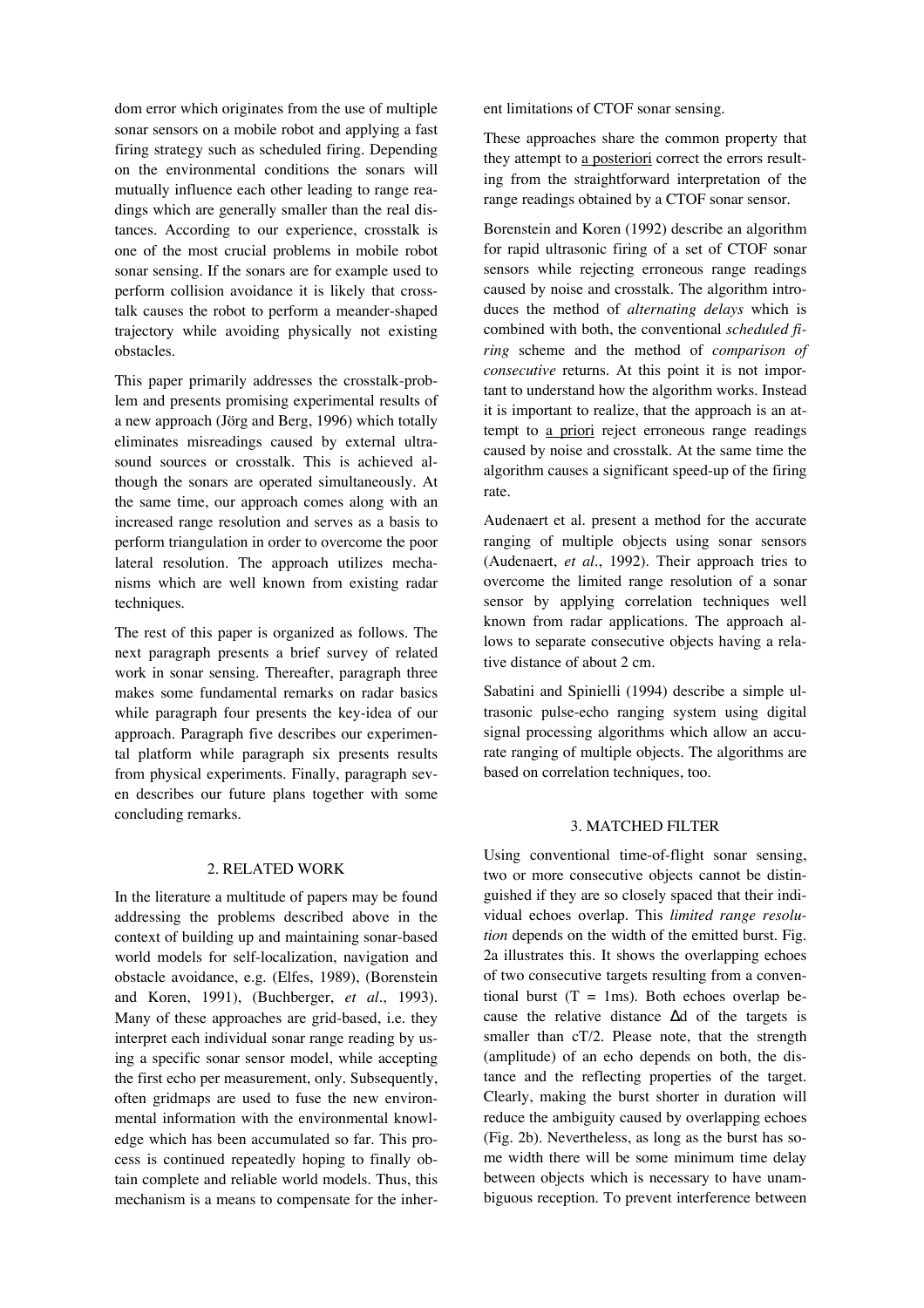



echoes, targets must be separated in time delay by at least the width T of the transmitted pulse, i.e. the relative distance ∆d between two targets must be greater than cT/2. Assuming that the speed c of sound is 33cm/ms both echoes do not overlap if ∆d  $> 16.5$ cm for T = 1ms ( $\Delta d > 5.5$ cm for T = 330 $\mu$ s). Thus, reducing the duration T of the burst, on the one hand improves the sensor's range resolution. On the other hand the sensor's maximum range becomes reduced resulting from the echo's lower energy level. What is needed is a transmitted burst of sufficient duration to maintain the required ener-



Fig. 3. a) Ideal Pseudo-Random Sequence (30 - 80 kHz), and b) the corresponding autocorrelation function

gy level together with a clever means of processing the returned signal so that the data can be treated as if it were from a short burst. In other words, we need to design a burst so that the returns from different time delays can be separated. This can be accomplished by using a burst with a sharp autocorrelation function. The separation of multiple objects is achieved by processing the return using a matched filter receiver and applying a peak detection algorithm. The output of a matched filter receiver is a measure of how precisely the received signal and the reference match. It can be proven that the matched filter is statistically the optimum filter for performing this operation under the condition that the emitted burst has a sharp autocorrelation function (Fitch, 1988). With a matched filter receiver, the range properties improve as the "timebandwidth" product of the signal increases. Thus, for any improvements, either the duration or the bandwidth of the burst must be increased. When increasing the time-bandwidth product, however, we must retain good autocorrelation functions to avoid ambiguities. Comprehensive descriptions of a matched filter receiver can be found e.g. in (Berkowitz, 1967), (Curlander and McDonough, 1991) and (Lüke, 1992).

#### 4. OUR APPROACH - THE KEY IDEA

Against the background of this discussion and the crosstalk-problem mentioned above the key idea behind our approach arose from the consideration



Fig. 4. a) Another ideal pseudo-random sequence (30 - 80 kHz), and b) its crosscorrelation with the sequence of Fig. 3a. Obviously, both pseudo-random sequences do not correlate.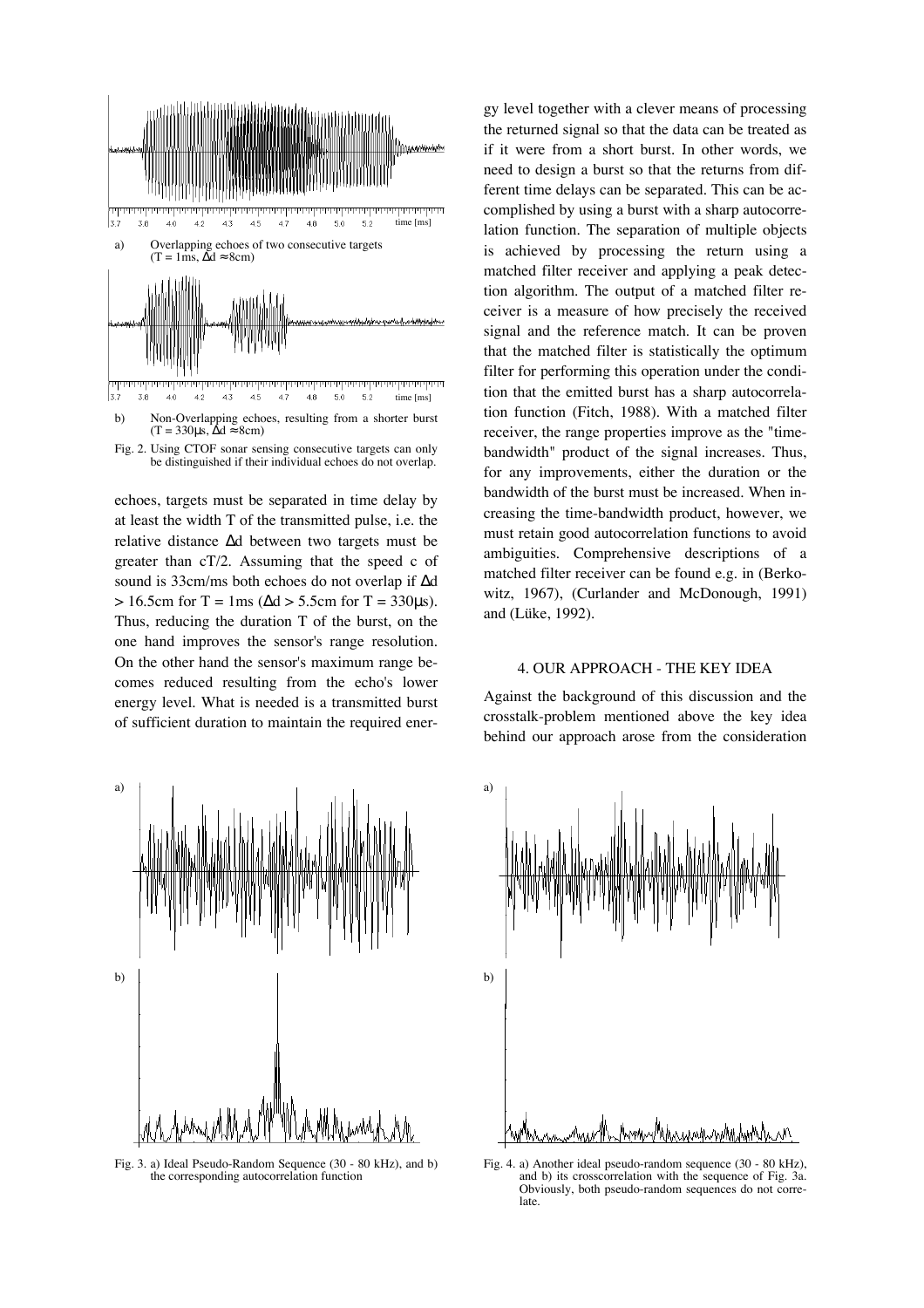that it should be possible to fire a set of sonar sensors in parallel provided that the individual bursts of the sensors are designed such that each sensor is able to identify its own echo within the received return. Since the sonars are fired in parallel each return will most likely be a superposition of multiple echoes.

With two sonar sensors this is possible by emitting a linear f-m signal per sensor, one sweeping up and the other sweeping down (same frequency range). Since both signals do not correlate, each sensor is able to identify its own echo(es) by autocorrelation. However, this is not possible for more than two sensors.

Following, we will show that sonar sensors can be fired in parallel by emitting random noise, i.e. the burst of each individual sonar sensor is a pseudorandom sequence. If each of these pseudo-random sequences has a sharp autocorrelation function and if two arbitrary pseudo-random sequences do not correlate, then each sonar sensor can identify its own echo by applying a matched filter technique.

Since there is no theory to specify the autocorrelation behaviour of a particular sequence in advance (Berkowitz, 1967) it has to be determined experimentally whether or not stochastic signals have good autocorrelation functions. Thus, we performed a series of simulations, first. One result of these simulations was that it is indeed easily possible to find pseudo-random sequences showing the correlation behaviour mentioned above. Fig. 3a shows an ideal pseudo-random sequence with a frequency range of 30 - 80 kHz. Fig. 3b shows the corresponding autocorrelation function which has a significant peak. Fig. 4a shows another ideal pseudo-random sequence with the same frequency range. The correlation of both pseudo-random sequences leads to the crosscorrelation function shown in Fig. 4b. As can be seen easily, both signals do not correlate since there is no significant peak.

Given a fixed frequency range, other simulations proved that the quality of the autocorrelation function improves if the duration of the burst is increased. To sum up, these simulated results correspond with the fact mentioned above, that the range properties of a matched filter receiver improve as the time-bandwidth product of the signal increases.

In order to investigate the applicability of this approach under real world conditions i.e. using real transducers and real returns we performed a series of physical experiments. An essential prerequisite



Fig. 5. Experimental platform

of these experiments was the prototypical implementation of a specific sonar sensor hardware which will be described in the following paragraph.

# 5. EXPERIMENTAL PLATFORM

Our experimental platform (Fig. 5) is by the time being capable of firing two sonar transducers simultaneously at a (theoretical) maximum frequency per emitted signal of 150 kHz. Please note, that each transducer is alternately operated as transmitter or as receiver. The hardware supports both, the transmission of arbitrary signals (fixed frequencies, frequency sweeps, pseudo-random sequences) and the sampling & processing of the returns. Central element is a commercially available DSP-board (Handbook micro-line CPU44, 1996) which is based on the digital signal processor TMS320C44.

During the transmit phase the DSP acts as a function generator. The digital signal provided by the DSP is converted into an analog equivalent which is then fed into a high-voltage amplifier. This device is centered around a high-voltage OP-amp (Apex PA85) and became necessary since we use electrostatic transducers (Polaroid<sup>®</sup> 8000 series) which demand a voltage bias of 150 VDC and a voltage swing of 300 V (peak-peak). For the sake of simplicity this voltage is provided by a highvoltage power supply. Alternatively, the OP-amp's power-supply could be generated from a low-voltage PWM circuit. This technique is used in (Lindstedt, 1996).

During the receive phase the analog signals provided by both transducers are sampled by a commercially available data-acquisition board (Handbook micro-line AD4-612, 1996) and forwarded to the digital signal processor. The DSP then performs the processing of the returns including a Fast Fourier Transformation (FFT) which is an essential prereq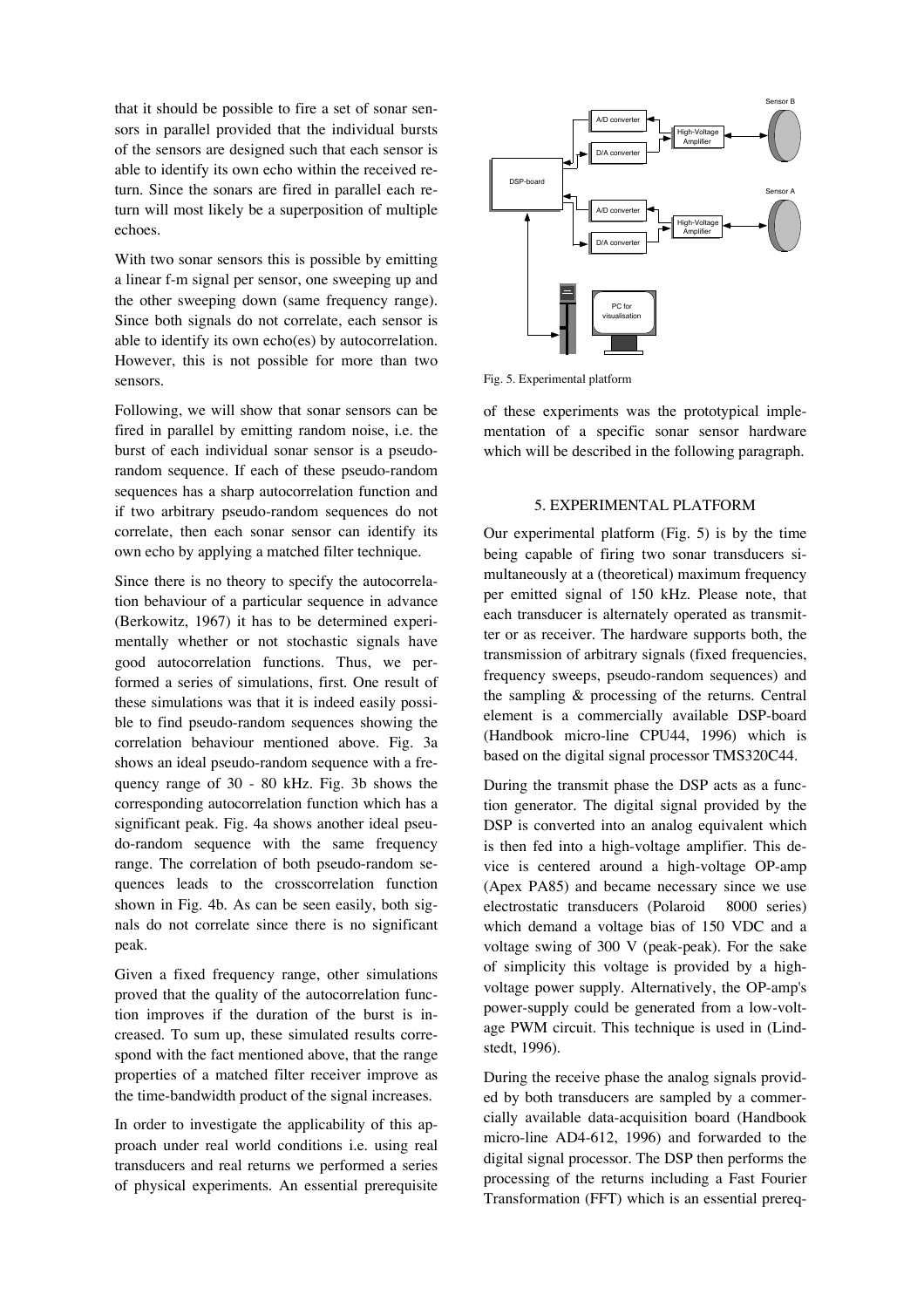uisite of any efficient matched filter implementation (Brigham, 1988). The DSP-board is connected to a PC which merely serves as a comfortable user interface.

### 6. EXPERIMENTAL RESULTS

First we would like to point out, that all results presented in this paragraph were achieved by performing physical experiments. In order to obtain good correlation results the choice of the proper reference signal is essential. A reference signal is good if it takes the physical properties of the sensor hardware and its working section (attenuation, filtering, etc.) into account. Thus, instead of using the computed, ideal pseudo-random sequence as a reference we always used a strong echo of this pseudo-random sequence. This strong echo was obtained by performing an individual reference measurement per transducer prior to the experiment. Moreover we want to lay particular stress on the fact, that the usable transmitting/receiving frequency range of Polaroid's 8000 series transducers is between 40 kHz and 70 kHz which means that the transducer's usable bandwidth is 30 kHz, only (Fig. 6). Thus the pseudo-random sequences have to have a sufficient duration, each, in order to obtain good correlation results. The pseudo-random sequences which were used to obtain the following results had a duration of 2048 µs.

*1. Experiment*. The first experiment is to demonstrate, that the correlation behaviour resulting from our simulations can be achieved in practice, too. For this purpose the transducers were fired towards the same target one after the other using two different pseudo-random sequences. Thus, the target's echo in the individual returns of each transducer was caused by the pseudo-random sequence of this transducer, only. We then correlated the reference signal associated with transducer A (which was acquired prior to the experiment) with the return received by the same transducer. Fig. 7a shows the





correlation result which is indeed a sharp autocorrelation function. Next, we correlated the reference signal of transducer B with the return received by transducer A which led to the flat crosscorrelation function shown in Fig. 7b.

*2. Experiment*. The second experiment is intended to demonstrate that it is possible to fire the transducers simultaneously while each transducer is still able to identify its own echo(es) from the superimposed echo(es) within the return. Both transducers were located approx. 150 cm in front of a wall. Additionally, two plastic pipes ( $\emptyset = 5$  cm) having a relative longitudinal distance of about 3 cm were positioned in front of the transducers as shown in Fig. 8. The transducers were fired simultaneously using different pseudo-random sequences (40 kHz - 70 kHz,  $T = 2048$  µs). Please recall, that it is impossible to distinguish the pipes using CTOF sonar sensing. Fig. 9 shows a screen dump of the transmit/receive cycle of transducer A. The leftmost part of the signal is the pseudo-random sequence transmitted by this transducer while both echoes are a superposition of the pseudo-random sequences of both transducers. Please note, that the first echo is an overlap of the individual echoes of both pipes. Fig. 10 shows the part of the autocorrelation func-



Fig. 7. Correlation behaviour of two (real) pseudo-random sequences